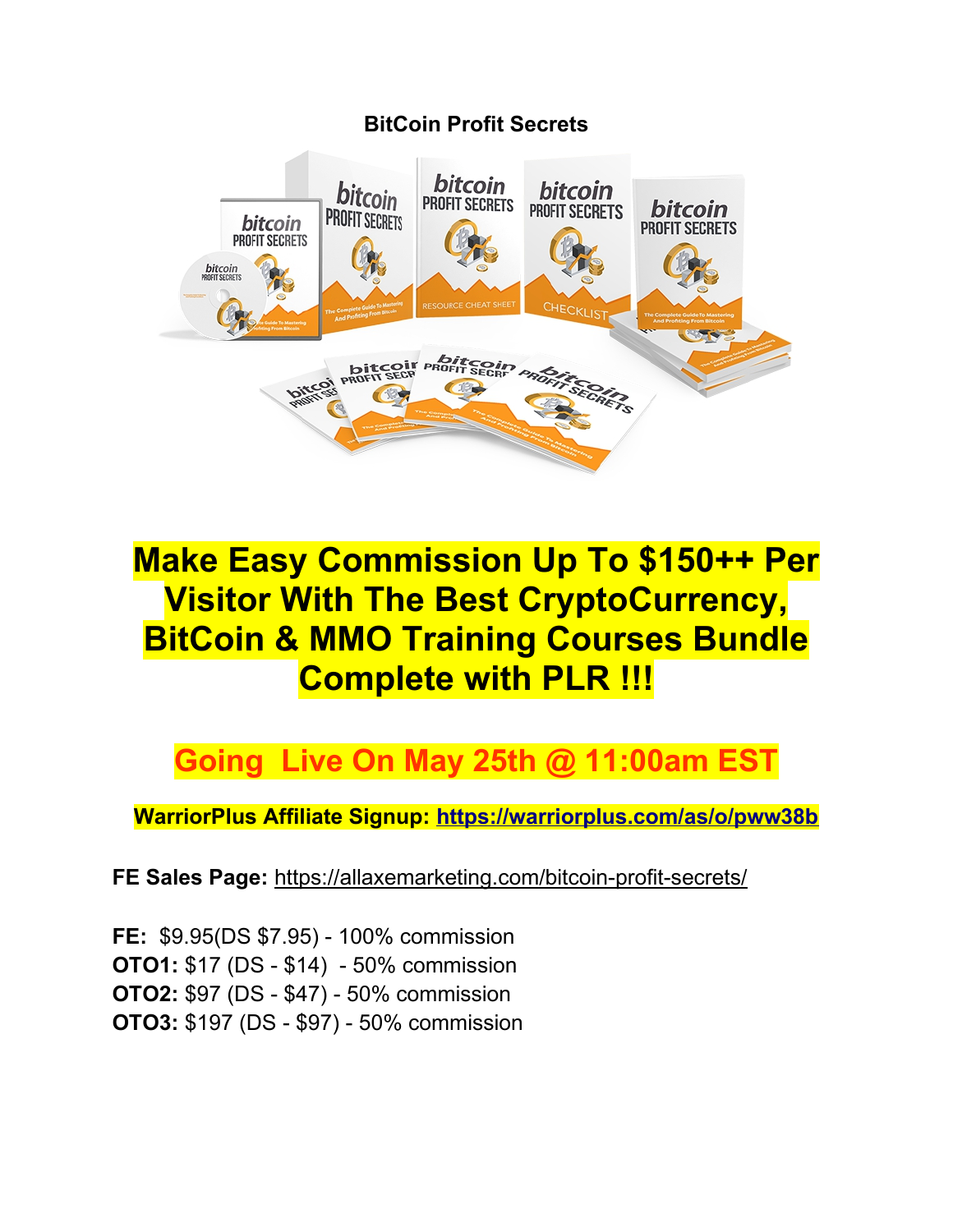#### **Front End: \$9.95, you get 100%** - [https://allaxemarketing.com/bitcoin](https://allaxemarketing.com/bitcoin-profit-secrets/)[profit-secrets/](https://allaxemarketing.com/bitcoin-profit-secrets/)

Here's what you your client will discover when he take the first step and purchase this powerful guide for unlocking the secrets to bitcoin and cryptocurrency

•Learn exactly what Bitcoin and cryptocurrencies are, how they work, why they exist and the technology behind Bitcoin.

•Uncover the different techniques to acquiring Bitcoin.

•Know all about Bitcoin mining and if it's still a profitable venture for 2018 and beyond!

•How to keep your bitcoins and other cryptocurrencies safe.

•Compare the different types of wallets you can use to keep your digital coins safe.

•How to use Bitcoin as an investment and why you shouldn't spend more than you can lose.

•Find out why you should start accepting and using Bitcoin in your business and how you can protect yourself against Bitcoin's volatility.

•Spot the different high-tech scams that fraudsters are running nowadays so you can keep your bitcoins safe.

•Discover why Bitcoin and cryptocurrencies are here to stay and why they'll become a part of mainstream finance one day.

•And so much more!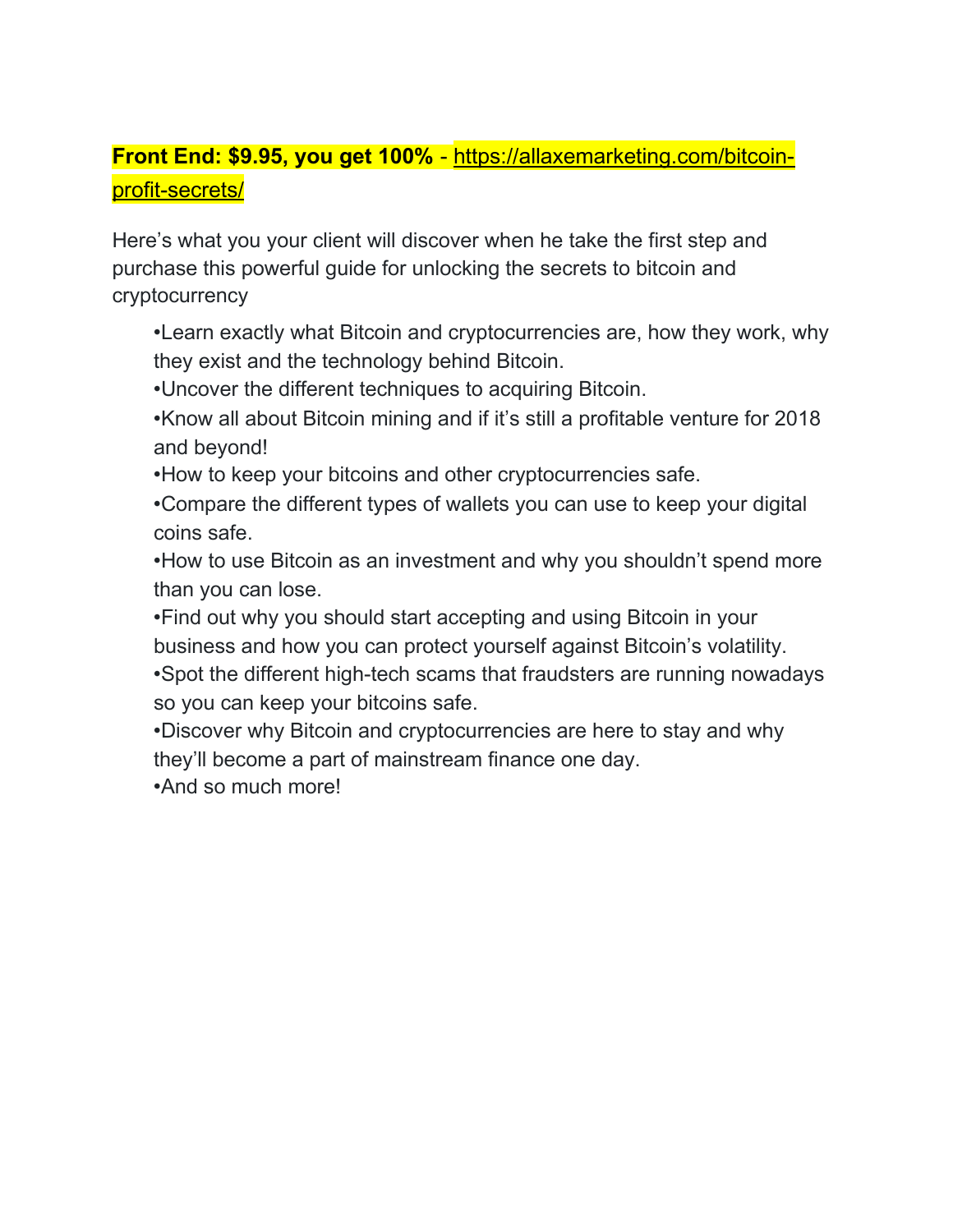#### **OTO1: \$17, you get 50%** - [https://allaxemarketing.com/bitcoin-profit](https://allaxemarketing.com/bitcoin-profit-secrets/oto1)[secrets/oto1](https://allaxemarketing.com/bitcoin-profit-secrets/oto1)

Get Access To 10 HOT, Over-The-Shoulder, Step-By-Step Video Tutorials. Download And Start Playing These Videos Tutorials Right From The Comfort Of Your Home!

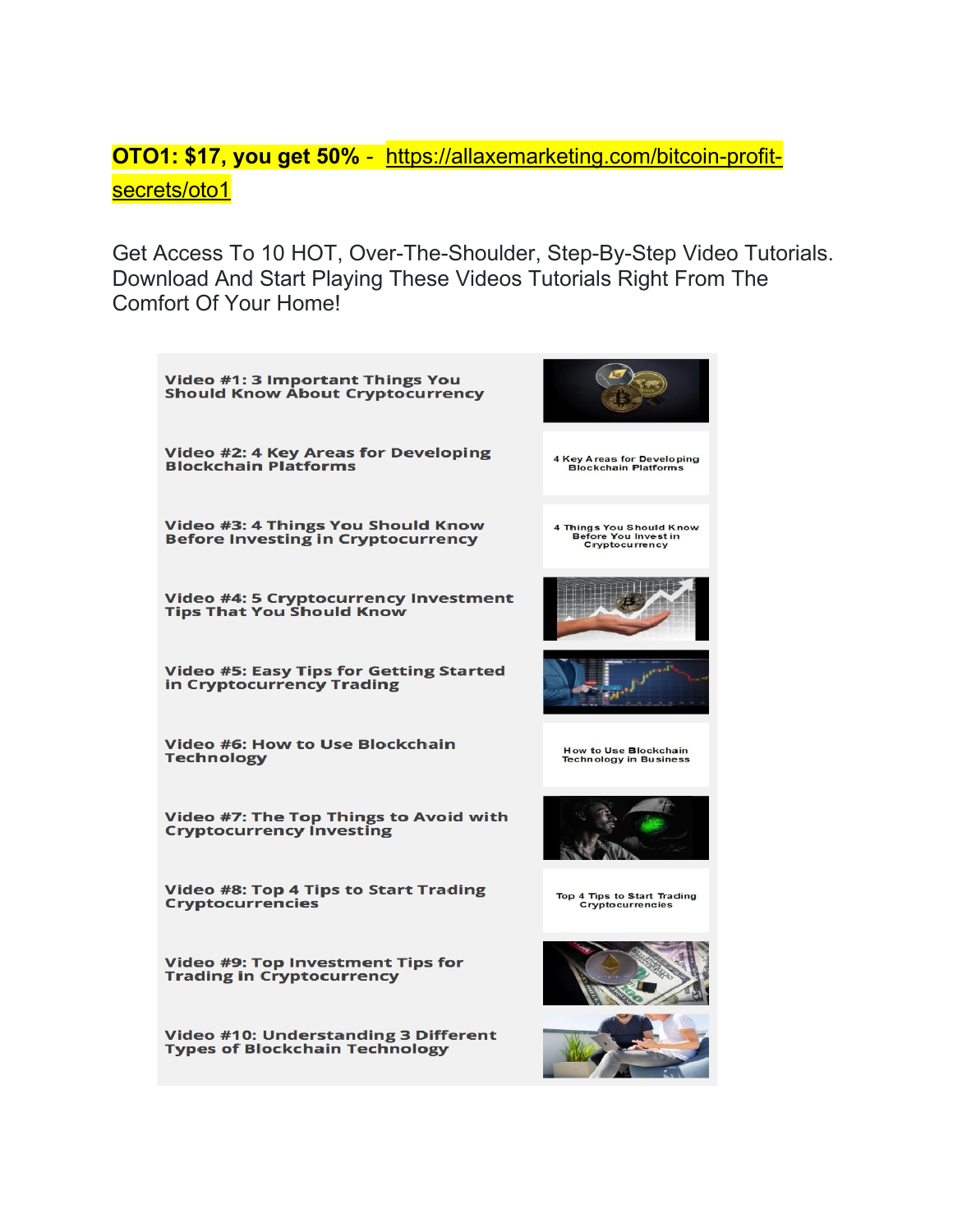**OTO2: \$97, you get 50%** - <https://allaxemarketing.com/nft-crypto-video-courses/>

Get Access To The The Most Complete NFT Crypto Video CoursesEver Created ! This Include 95 Professionally Created Courses On NFT Crypto with Full Private Label Rights !

**OTO3: \$197, you get 50%** - <http://allaxemarketing.com/leadmagnetvault/>

Lead Magnet Vault Is A Brand New Cloud App Filled With High Quality PLR Contents (eBooks, Video Couses) In The Niches Of Make Money Online and Personal Development Which Give Your Client The Unfair Advantage of Unlimited Bonuses For Giveaways, Plus DFY Products To Resell ! It Was Previously Launched In Warriorplus & Ha Received Overwhelming Response.

Your Client Will Not Only Have Access To Download Six Thousand (and more) Fully licensed eBooks, Videos, Courses with Free Monthly Contents Update With One-Time Price, But There Will Have Other C

### **Cash-In Easy Commissions With Best Training Courses Compilation For The Hottest Niches of NFT, Crypto & MMO !!!**